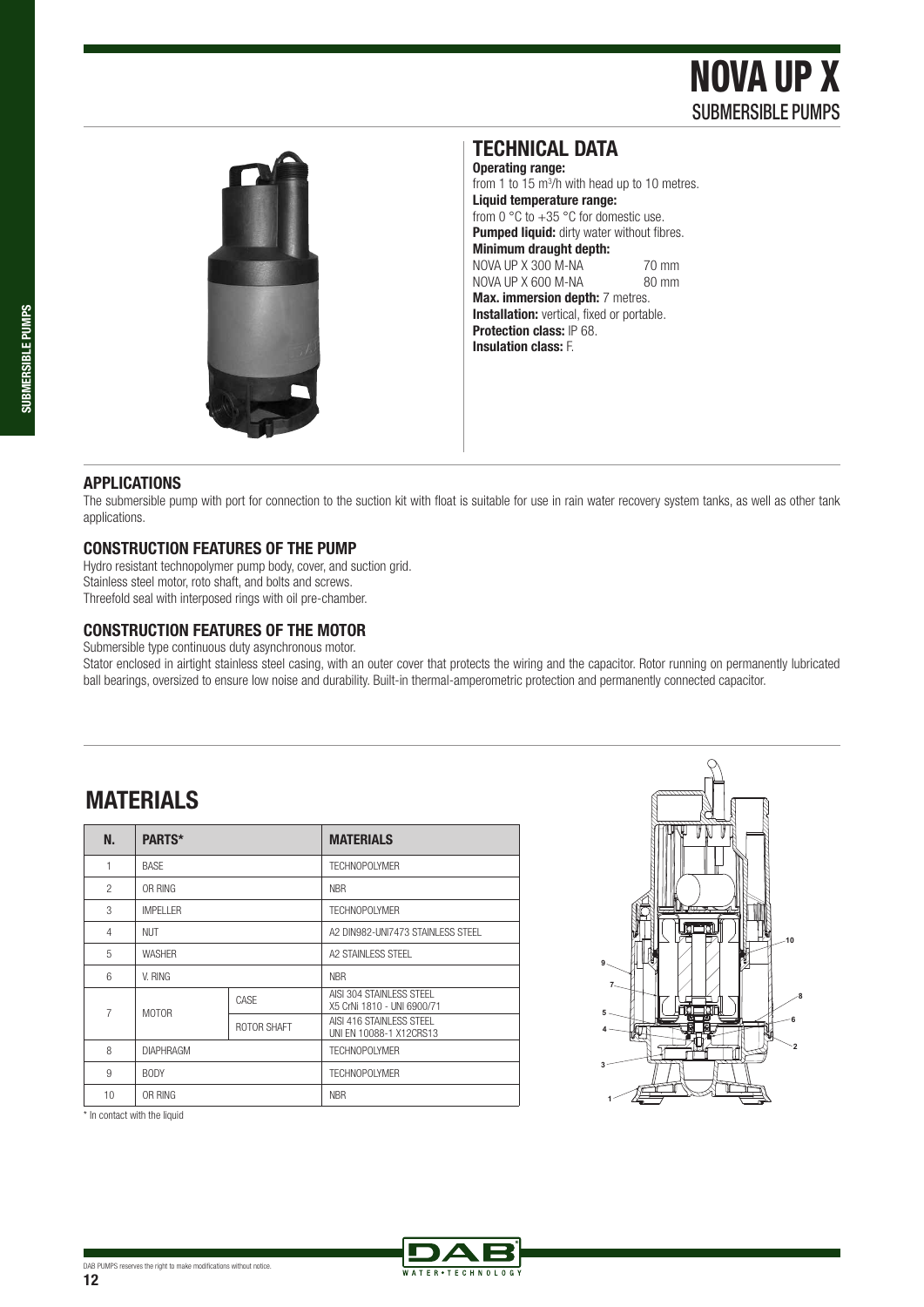### **PERFORMANCE RANGE**

The performance curves are based on kinematic viscosity values = 1 mm<sup>2</sup>/s and density equal to 1000 kg/m<sup>3</sup>. Curve tolerance according to ISO 9906.

### **GRAPHIC SELECTION TABLE**



# **SELECTION TABLE - NOVA UP X**

| <b>MODEL</b>           | $Q = m^3/h$  |                       |      |            |     | 4.5                        |                                |                      |       | 7.5              |     | 10    | 12<br>' – | 13.5 | 15  |
|------------------------|--------------|-----------------------|------|------------|-----|----------------------------|--------------------------------|----------------------|-------|------------------|-----|-------|-----------|------|-----|
|                        | $Q=$ $l/min$ | 0                     | 16.6 | 33.3       | 50  | 75                         | 83.3                           | 100                  | 116.6 | 125              | 150 | 166.6 | 200       | 225  | 250 |
| <b>NOVA UP X 300 M</b> | (m)          |                       | 6.2  | - -<br>5.5 | 4.8 | $\sim$ $\sim$<br>U.        | 22<br>J.J                      | つに<br>ں ک            | 1.6   |                  |     |       |           |      |     |
| NOVA UP X 600 M        |              | Q <sub>7</sub><br>، ن | 9.4  | 8.9        | 8.4 | $- -$<br><b>Sec.</b><br>ט. | 70<br>$\overline{\phantom{a}}$ | $\sim$ $\sim$<br>6.5 | 5.6   | $-1$<br>h.<br>υ. | 3.7 | 2.5   |           |      |     |